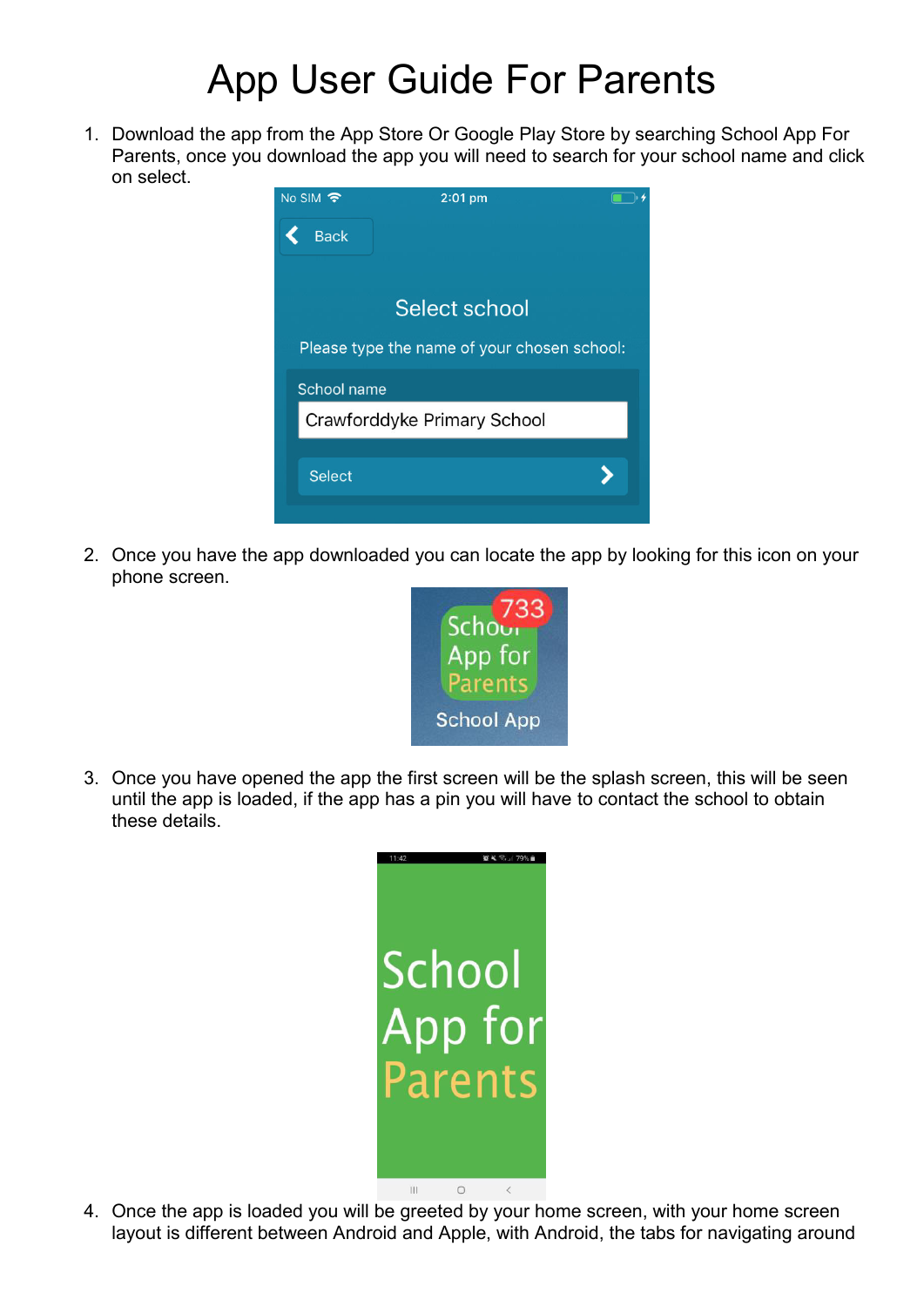the app are at the top of the app and with Apple they are situated at the bottom, please see



With the home screens you will see today's and forthcoming events, if there are no events for today, you will see a message there are no events for today.

5. You can also add more than one school to your app by clicking on three lines in the top right hand corner (see image below) and follow step 1 to add your second school (please note you can add up to 5 schools on the same app).

| 13:51                                   | $\mathbf{X} \leq 1$ 92% | <b>No SIM 今</b>     | $1:49$ pm                          |                        |             |
|-----------------------------------------|-------------------------|---------------------|------------------------------------|------------------------|-------------|
| <b>Crawforddyke Primary School</b>      |                         |                     | <b>Crawforddyke Primary School</b> |                        | $\coloneqq$ |
| 733<br>Messages<br>Home<br><b>Dates</b> | <b>News</b><br>ormation |                     |                                    |                        |             |
|                                         |                         |                     |                                    |                        |             |
|                                         |                         |                     | Do you have any old shoes?         |                        |             |
| Do you have any old shoes?              |                         |                     |                                    |                        |             |
|                                         |                         | Forthcoming Events: |                                    | View all $\rightarrow$ |             |
| Forthcoming Events:                     | View all >              | Fri 6th Dec         |                                    |                        |             |
| Android                                 |                         |                     | Apple                              |                        |             |

6. The next tab along is your dates tab, this will display all your events for the month. You also have functionality to click on an event and this will show you all of the event information and a map of the location of the event. You can also tab forward to future events and tab back for previous events.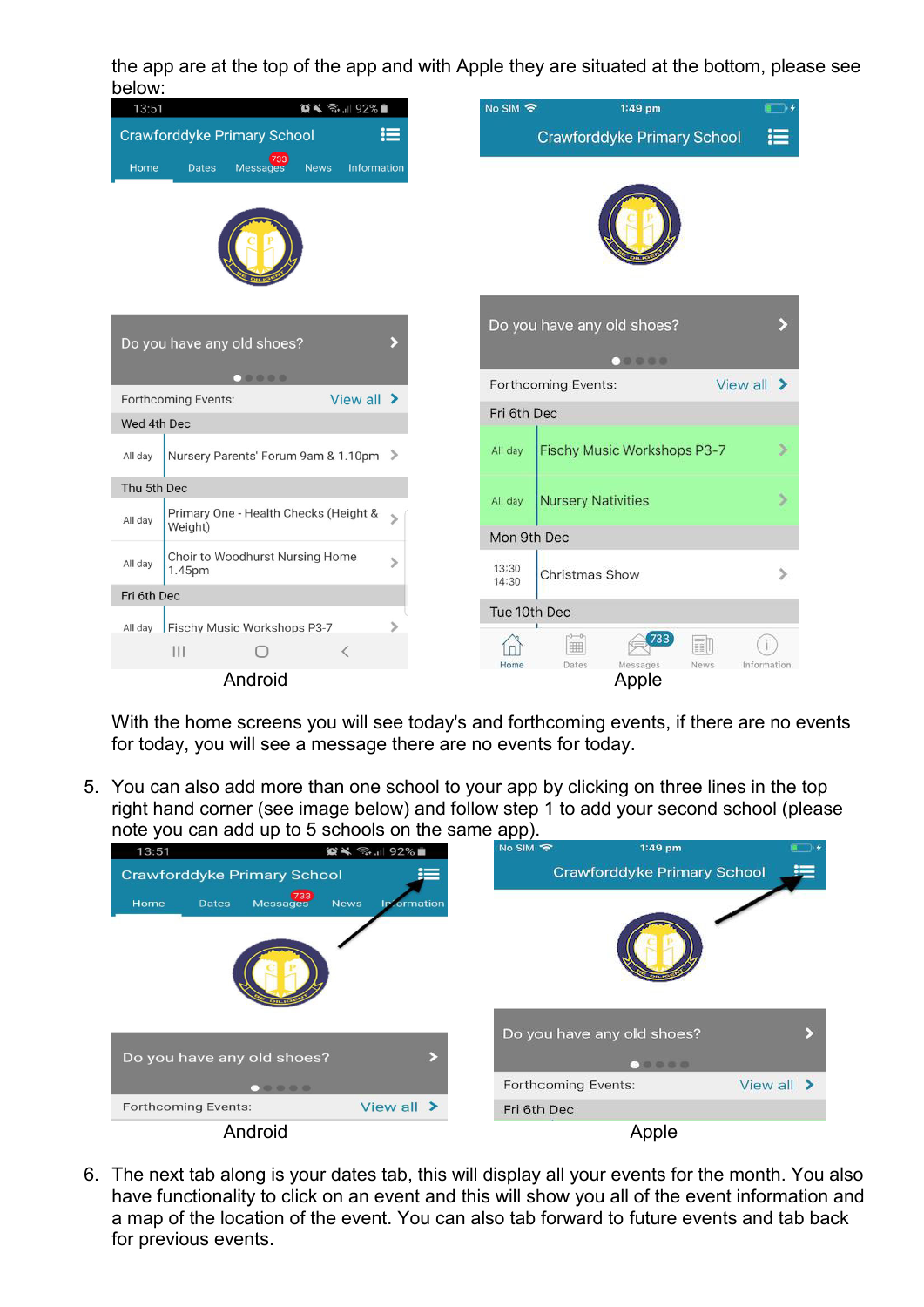| <b>Dates</b>   |                                                       |               | No SIM 今                             | 1:49 pm                     |  |
|----------------|-------------------------------------------------------|---------------|--------------------------------------|-----------------------------|--|
| Home           | 733<br><b>Dates</b><br><b>Messages</b><br><b>News</b> | Information   |                                      | <b>Dates</b>                |  |
|                | December 2019                                         |               |                                      | December 2019               |  |
|                |                                                       |               | Fri 6th Dec                          |                             |  |
| Fri 6th Dec    |                                                       |               |                                      |                             |  |
| All day        | Fischy Music Workshops P3-7                           | $\mathcal{P}$ | All day                              | Fischy Music Workshops P3-7 |  |
| All day        | <b>Nursery Nativities</b>                             | ⋟             | <b>Nursery Nativities</b><br>All day |                             |  |
| Mon 9th Dec    |                                                       |               | Mon 9th Dec                          |                             |  |
| 13:30<br>14:30 | <b>Christmas Show</b>                                 |               | 13:30<br>14:30                       | Christmas Show              |  |
|                | Android                                               |               |                                      | Apple                       |  |

7. Also at the top right you can click on calendar filters, in Android this is the square with the plug this section enables you to select the department/filter which applies to you so for example, so to give an example if you only have a child in year 5 then would untick all other options apart from year 5/6 and whole school, and only these events will appear on your calendar once you have selected your filters then all you have to do is click back with Apple and click the tick with android.

| 13:51                     | $\bullet\$ $\approx$ 1192%                                                            | No SIM 令           | $1:49$ pm                                                                             |  |
|---------------------------|---------------------------------------------------------------------------------------|--------------------|---------------------------------------------------------------------------------------|--|
| <b>Calendar filter</b>    |                                                                                       |                    | Calendar filter                                                                       |  |
|                           | Please activate or deactivate events that you would like to<br>see in your event list |                    | Please activate or deactivate events that you would<br>like to see in your event list |  |
| <b>Nursery PM Session</b> |                                                                                       | Nursery PM Session |                                                                                       |  |
| Nursery AM Session        |                                                                                       | Nursery AM Session |                                                                                       |  |
| <b>Whole Nursery</b>      |                                                                                       | Whole Nursery      |                                                                                       |  |
| Whole School              |                                                                                       | Whole School       |                                                                                       |  |
| Primary 6                 |                                                                                       | Primary 6          |                                                                                       |  |
| Primary 5                 |                                                                                       | Primary 5          |                                                                                       |  |
| Android                   |                                                                                       |                    | Apple                                                                                 |  |

8. The messages tab along brings you into your messaging section of the app, this is where you can read all the messages the school has sent out, you can also use the search function to find a certain message also. In apple you will also able to see how many messages you have that are unread this will be symbolized by a red circle with a number on it.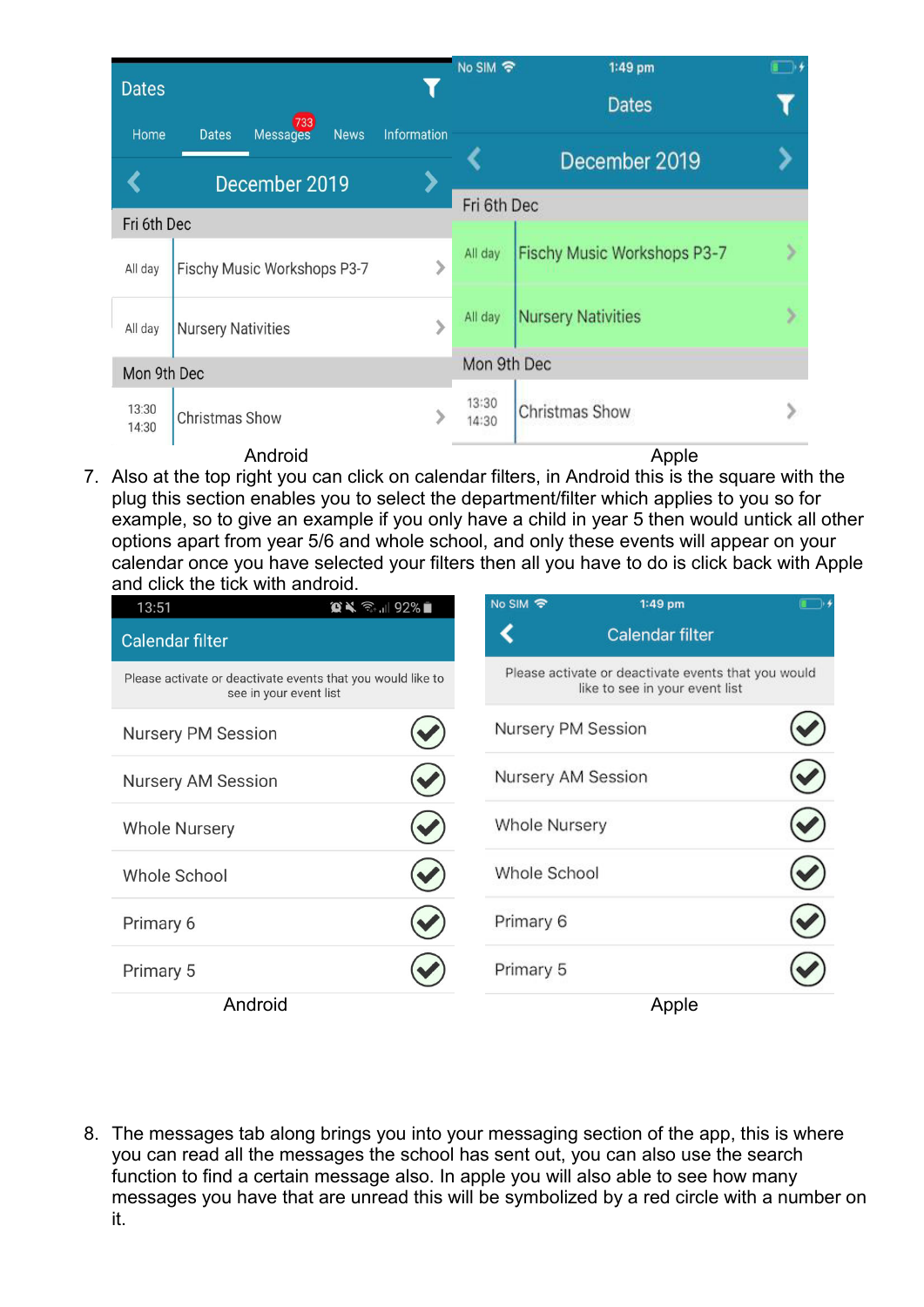| 13:52           |                        |                                                                                      |             | $\bigcirc$ $\leq$ $\frac{1}{2}$ 92% | <b>No SIM 今</b> | $1:49$ pm                                                                            |  |
|-----------------|------------------------|--------------------------------------------------------------------------------------|-------------|-------------------------------------|-----------------|--------------------------------------------------------------------------------------|--|
| <b>Messages</b> |                        |                                                                                      |             |                                     |                 | <b>Messages</b>                                                                      |  |
| Home            | <b>Dates</b>           | 733<br>Messages                                                                      | <b>News</b> | <b>Information</b>                  |                 | Tue 3rd Dec 2019                                                                     |  |
|                 | Tue 3rd Dec 2019       |                                                                                      |             |                                     |                 | Christmas Show Programmes                                                            |  |
|                 |                        | <b>Christmas Show Programmes</b><br>We have sold out of the Evening programme for t  |             |                                     |                 | We have sold out of the Evening programme for<br>Mon 2nd Dec 2019                    |  |
|                 | Mon 2nd Dec 2019       |                                                                                      |             |                                     |                 |                                                                                      |  |
|                 | <b>COSTUME REQUEST</b> | We are planning a dress rehearsal of our School                                      |             |                                     |                 | <b>COSTUME REQUEST</b><br>We are planning a dress rehearsal of our School            |  |
|                 | Nursery nativity       | Nursery nativity - your child will bring a nativity pr                               |             |                                     |                 | Nursery nativity<br>Nursery nativity - your child will bring a nativity              |  |
|                 |                        | READING HOMEWORK - PRIMARY 1<br>As of today, all children in Primary 1 will be readi |             |                                     |                 | READING HOMEWORK - PRIMARY 1<br>As of today, all children in Primary 1 will be readi |  |
|                 |                        | Android                                                                              |             |                                     |                 | Apple                                                                                |  |

9. In the messages section you also have a cog in the top bar, if you click on this cog this will allow you mark all messages as read and delete all messages.



10. One big benefit of the messages section is that you can choose what messages you receive you can do this by clicking on message groups, you will find these by clicking on the funnell on the top right hand corner, this will open up the filters shown below: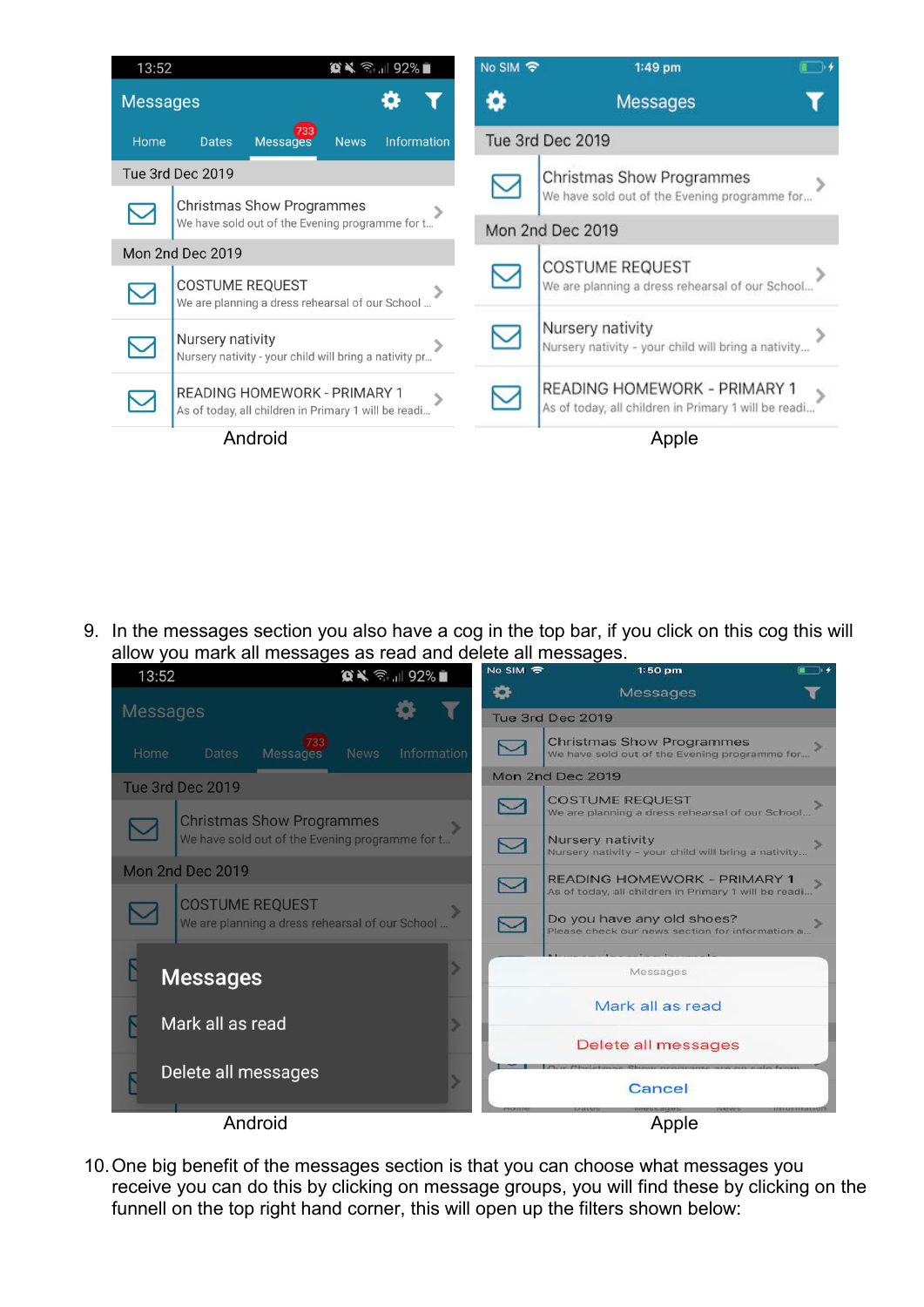| $13:52$ $\Box$                   |                                                                                           | No SIM 今       | $1:49$ pm                                                                                 |  |
|----------------------------------|-------------------------------------------------------------------------------------------|----------------|-------------------------------------------------------------------------------------------|--|
| Message filter                   |                                                                                           |                | Message filter                                                                            |  |
|                                  | Please activate or deactivate messages that you would<br>like to see in your message list |                | Please activate or deactivate messages that you<br>would like to see in your message list |  |
| Message Groups                   |                                                                                           | Message Groups |                                                                                           |  |
| <b>Netball After School Club</b> |                                                                                           |                | Netball After School Club                                                                 |  |
| <b>Nursery AM</b>                |                                                                                           | Nursery AM     |                                                                                           |  |
| <b>Nursery PM</b>                |                                                                                           | Nursery PM     |                                                                                           |  |
| Primary 1                        |                                                                                           | Primary 1      |                                                                                           |  |
| Android                          |                                                                                           |                | Apple                                                                                     |  |

Above you can select what message groups you would like to receive messages from so to give an example if you only have one child in primary 1 then would untick all other options apart from primary 1 and whole school and you would only receive messages sent to that year group, so that you are not bombarded with messages, once you have selected your message groups then all you have to do is when your child moves on is retick the message group.

11. The next screen is your news screen, this contains all the news that has been posted by the school, you can keep up to date following the news the school puts into their news section.

| 13:52                                                                                                                   |                          |                                                                                                                                                          |                   | $\bigcirc$ $\bigcirc$ $\bigcirc$ $\bigcirc$ 11 92%                                  | <b>No SIM 令</b>                         |                  | 1:50 pm                                                                                    |  |
|-------------------------------------------------------------------------------------------------------------------------|--------------------------|----------------------------------------------------------------------------------------------------------------------------------------------------------|-------------------|-------------------------------------------------------------------------------------|-----------------------------------------|------------------|--------------------------------------------------------------------------------------------|--|
| <b>News</b>                                                                                                             |                          |                                                                                                                                                          |                   |                                                                                     |                                         |                  | <b>News</b>                                                                                |  |
| Home                                                                                                                    | <b>Dates</b>             | 733<br><b>Messages</b>                                                                                                                                   | <b>News</b>       | Information                                                                         |                                         | Mon 2nd Dec 2019 |                                                                                            |  |
|                                                                                                                         | Mon 2nd Dec 2019         |                                                                                                                                                          |                   |                                                                                     | <b>SHOE SHARE</b>                       |                  | Do you have any old shoes?                                                                 |  |
| <b>SHOE SHARE</b>                                                                                                       |                          | Do you have any old shoes?                                                                                                                               |                   |                                                                                     | unicol Girl Clarks<br>Shoe Share UNICEF |                  |                                                                                            |  |
| unicefte   Clasks<br>Shoe Share UNICEF                                                                                  |                          |                                                                                                                                                          | Tue 26th Nov 2019 |                                                                                     |                                         |                  |                                                                                            |  |
|                                                                                                                         | <b>Tue 26th Nov 2019</b> |                                                                                                                                                          |                   |                                                                                     |                                         |                  | Outdoor art with Primary 7!                                                                |  |
| Outdoor art with Primary 7!<br>#loveoutdoors #getcreative thttps://><br>Outdoor art with Primary 7! #loveoutdoors #getc |                          |                                                                                                                                                          |                   | #loveoutdoors #getcreative thttps<br>Outdoor art with Primary 7! #loveoutdoors #get |                                         |                  |                                                                                            |  |
|                                                                                                                         | Sun 24th Nov 2019        |                                                                                                                                                          |                   |                                                                                     | Sun 24th Nov 2019                       |                  |                                                                                            |  |
|                                                                                                                         |                          |                                                                                                                                                          |                   |                                                                                     |                                         |                  | Well done to our amazing choir                                                             |  |
|                                                                                                                         |                          | Well done to our amazing choir tonight!<br>You made us all feel very proud! $\langle \bullet \rangle$<br>Well done to our amazing choir tonight! You mad |                   |                                                                                     |                                         |                  | tonight! You made us all feel very pro ><br>Well done to our amazing choir tonight! You ma |  |
|                                                                                                                         |                          | Android                                                                                                                                                  |                   |                                                                                     |                                         |                  | Apple                                                                                      |  |

12. The last screen on the app is the information section contains all the links to school information, in this section the school can upload such things as websites, text or documents.